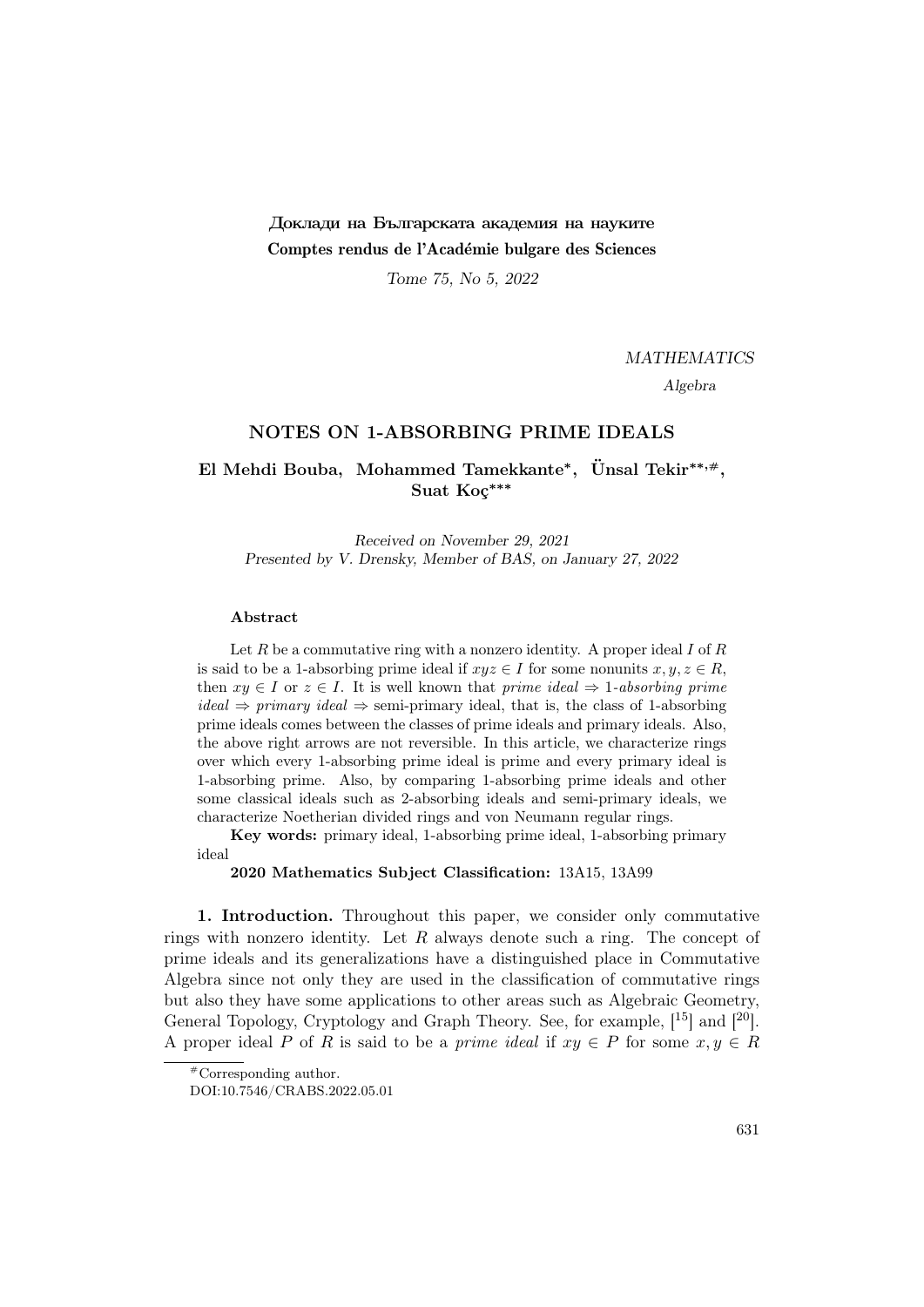implies that  $x \in P$  or  $y \in P$  [<sup>19</sup>]. The set of all prime ideals and maximal ideals of R will be designated by  $Spec(R)$  and  $Max(R)$ , respectively. A ring R with  $|Max(R)| = 1$  is said to be a *local ring*. Otherwise, we say that R is non-local. For  $|\text{max}(K)| = 1$  is said to be a *local ring*. Otherwise, we say that R is non-local. For every proper ideal I of R, the radical of I is defined as  $\sqrt{I} := \{x \in R : x^n \in I \text{ for } I\}$ every proper ideal 1 of  $R$ , the radical of 1 is defined as  $\sqrt{I} := \{x \in R : x^{\alpha} \in I \text{ for some positive integer } n\}$ . Note that  $\sqrt{I}$  is the intersection of every prime ideal of some positive integer  $n<sub>F</sub>$ . Note that  $\sqrt{I}$  is the intersection of every prime ideal of R that contains I. In particular,  $\sqrt{0}$  denotes the set of all nilpotent elements of R that contains *i*. In particular,  $\sqrt{0}$  denotes the set of an impotent elements of R. A ring R is called a *reduced ring* if  $\sqrt{0} = (0)$ . Recall that a proper ideal Q of R is said to be a primary ideal if whenever  $xy \in Q$  for some  $x, y \in R$ , then  $x \in Q$ or  $y \in$ √  $\overline{Q}$ . Note that if Q is a primary ideal, then  $p =$  $\overline{\mathbf{u}}$  $\overline{Q}$  is a prime ideal. The converse need not be true in general. For instance, let  $R = k[X, Y]$ , where k is converse need not be true in general. For instance, let  $R = \kappa [X, T]$ , where  $\kappa$  is<br>a field, and  $Q = (X^2, XY)$ . Then  $\sqrt{Q} = (X)$  is a prime ideal. Since  $XY \in Q$ ,  $X \notin Q$  and  $Y \notin$ √  $\overline{Q}$ , it follows that  $Q$  is not a primary ideal of R. A proper ideal Q of R with prime radical is said to be a *semi-primary* ideal of R  $[12]$ . Thus we have the following irreversible right arrows of ideals:

prime ideal  $\Rightarrow$  primary ideal  $\Rightarrow$  semi-primary ideal.

A commutative ring R is called a  $\pi$ -regular ring if for each  $a \in R$  there exist  $x \in R$ and  $n \in \mathbb{N}$  such that  $a^n = a^{2n}x$ . Note that the reversibility of the above first right arrow characterizes  $\pi$ -regular rings. Also, GILMER  $[12]$  studied the reversibility of the above second right arrow in commutative rings with nonzero identity.

One of the important generalizations of prime ideal is 2-absorbing ideal which was first studied by BADAWI in  $[5]$ . A proper ideal I of R is said to be a 2absorbing ideal if whenever  $xyz \in I$  for some  $x, y, z \in R$ , then  $xy \in I$  or  $xz \in I$ absorbing ideal if whenever  $xyz \in I$  for some  $x, y, z \in R$ , then  $xy \in I$  or  $xz \in I$ <br>or  $yz \in I$ . Note that if I is a 2-absorbing ideal of R, then  $\sqrt{I}$  is a prime ideal or  $yz \in I$ . Note that if I is a z-absorbing ideal or  $R$ , then  $\sqrt{I}$  is a prime ideal<br>or  $\sqrt{I} = P \cap Q$ , where P, Q are distinct prime ideals of R that are minimal over I ( $\vert$ <sup>5</sup>), Theorem 2.4). In a very recent study, YASSINE et al.  $\vert$ <sup>13</sup>) defined a new class of ideals between prime ideals and 2-absorbing ideals as follows: a proper ideal I of R is said to be a 1-absorbing prime ideal if whenever  $xyz \in I$  for some nonunits  $x, y, z \in R$ , then  $xy \in I$  or  $z \in I$ . From [<sup>11</sup>] and [<sup>13</sup>], we also have the following irreversible right arrows of ideals:

prime ideal  $\Rightarrow$  1-absorbing prime ideal  $\Rightarrow$  2-absorbing ideal prime ideal  $\Rightarrow$  1-absorbing prime ideal  $\Rightarrow$  primary ideal  $\Rightarrow$  semi-primary.

The first goal of our paper is to study reversibility of the above right arrows in commutative rings with nonzero identity. Among many results in this paper, we show that every nonzero proper ideal of R is a 1-absorbing prime ideal if and only if either  $R \cong k_1 \times k_2$ , where  $k_1, k_2$  are fields, or  $(R, \mathfrak{m})$  is local with  $\mathfrak{m} = \sqrt{0} \neq (0)$ such that  $\mathfrak{m}^2 \subseteq (x)$  for every nonzero  $x \in R$  (see Theorem 2). We also prove that in a Noetherian ring R, every primary (semi-primary) ideal is a 1-absorbing prime if and only if R is a von Neumann regular ring (i.e. its factor ring  $R/I$  is a reduced ring for every ideal I of R) or  $(R, \mathfrak{m})$  is local with  $\mathfrak{m}^2 = (0)$  (see Proposition 5).

632 E. M. Bouba, M. Tamekkante, U. Tekir et al. ¨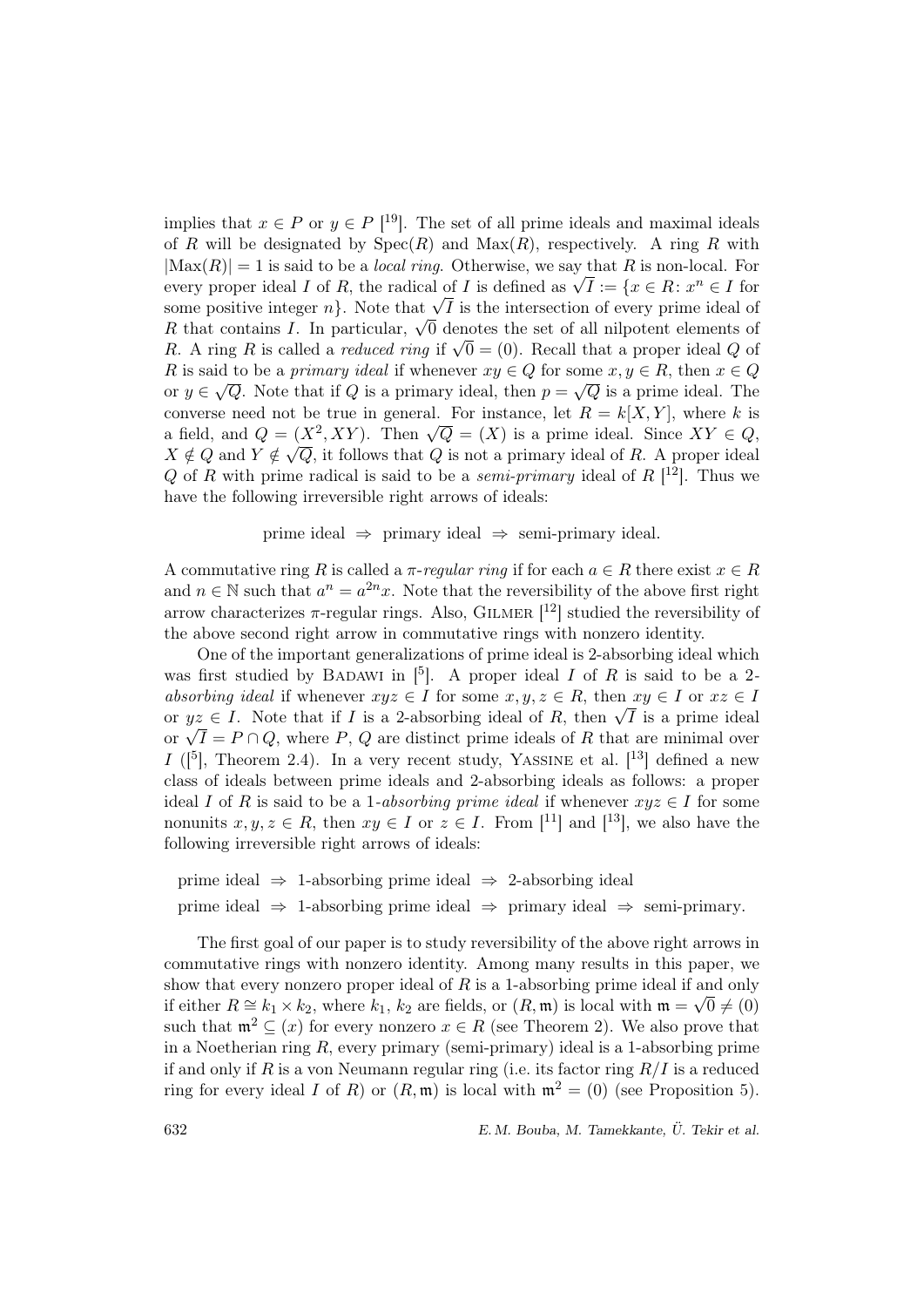We characterize rings in which every 2-absorbing ideal is a 1-absorbing prime ideal (see Proposition 6 and Theorem 4). A commutative ring R is said to be a  $UN\text{-}ring$ (see Proposition 6 and 1 neorem 4). A commutative ring R is said to be a  $UN\text{-}ring$ <br>if  $\sqrt{0}$  is a maximal ideal of R  $[$ <sup>10</sup> $]$  and R is said to be a *divided ring* if its every prime ideal is comparable with principal ideals [7]. For more details on divided rings and UN-rings, we refer  $[16]$  and  $[17]$  to the reader. In particular we show that if  $R$  is a Noetherian ring, then every 2-absorbing ideal is a 1-absorbing prime ideal if and only if  $R$  is a UN-ring or  $R$  is a domain with unique nonzero prime ideal if and only if  $R$  is a divided ring (see Theorem 5).

2. Notes on 1-absorbing prime ideals. Recall from  $\lceil 8 \rceil$  that a proper ideal P of R is said to be a 2-prime ideal if whenever  $xy \in P$  for some  $x, y \in R$ , then  $x^2 \in P$  or  $y^2 \in P$ . It is easy to see that every 1-absorbing prime ideal is also a 2-prime ideal. To see this, choose  $x, y \in R$  such that  $xy \in P$ . Then note that  $x^2y \in P$  gives  $x^2 \in P$  or  $y^2 \in P$  since P is a 1-absorbing prime ideal. But the converse is not true in general. For instance, let  $R = k[X, Y]$  and  $P = (X^2, XY, Y^2)$ , where k is a field. Then by Proposition 2.4 (2) in [<sup>14</sup>] P is a 2-prime ideal of R. Since  $X(1 + Y)X \in P$  and  $X(1 + Y)$ ,  $X \notin P$ , we have that P is not a 1-absorbing prime ideal of R.

In this section, we compare 1-absorbing prime ideals and other classical ideals such as prime, primary, semi-primary, 2-absorbing and 2-prime ideals.

**Lemma 1.** Let  $R$  be a ring. The following statements are satisfied:

- 1. If I is a 1-absorbing prime ideal that is not a prime ideal, then  $(R, \mathfrak{m})$  is a local ring and  $\mathfrak{m}^2 \subset I \subset \mathfrak{m}$ .
- 2. Every 1-absorbing prime ideal is primary.

**Proof.** The proof of both statements 1. and 2. follows directly by combining Theorem 2.4 from  $\lceil 13 \rceil$  and Lemma 2.1 from  $\lceil 11 \rceil$ .  $\Box$ 

**Proposition 1.** Let R be a ring. Then, there exists a 1-absorbing prime ideal of R which is not prime if and only if R is a local ring with maximal ideal  $\mathfrak m$  such that  $m^2 \neq m$ .

**Proof.** ( $\Rightarrow$ ) Suppose that there exists a 1-absorbing prime ideal I of R which is not prime. Then, by Lemma 1, R is a local ring (with maximal ideal  $\mathfrak{m}$ ) such that  $\mathfrak{m}^2 \subseteq I \subsetneq \mathfrak{m}$ . Therefore, we have the desired result.

 $(\Leftarrow)$  R is a local ring with maximal ideal m such that  $\mathfrak{m}^2 \neq \mathfrak{m}$ . Then, by the definition of 1-absorbing prime ideal,  $\mathfrak{m}^2$  is 1-absorbing prime ideal which is not prime. Thus, R contains a 1-absorbing prime ideal which is not a prime ideal.  $\Box$ 

**Proposition 2.** Let R be a ring and let I and J be two 1-absorbing prime ideals of R that are not prime. Then  $I \cap J$  and  $I + J$  are 1-absorbing prime ideals of R.

**Proof.** First by Lemma 1, R is local (with maximal ideal m) and  $m^2 \n\subset I \cap J$ . Let  $xyz \in I \cap J$  for some nonunit elements  $x, y, z \in R$ . Since  $x, y \in \mathfrak{m}$ , then  $xy \in \mathfrak{m}^2$  and so we have  $xy \in I \cap J$ . Thus,  $I \cap J$  is a 1-absorbing prime ideal of R. Similarly, we prove that  $I + J$  is a 1-absorbing prime ideal of R.  $\Box$ 

C. R. Acad. Bulg. Sci., 75, No 5, 2022 633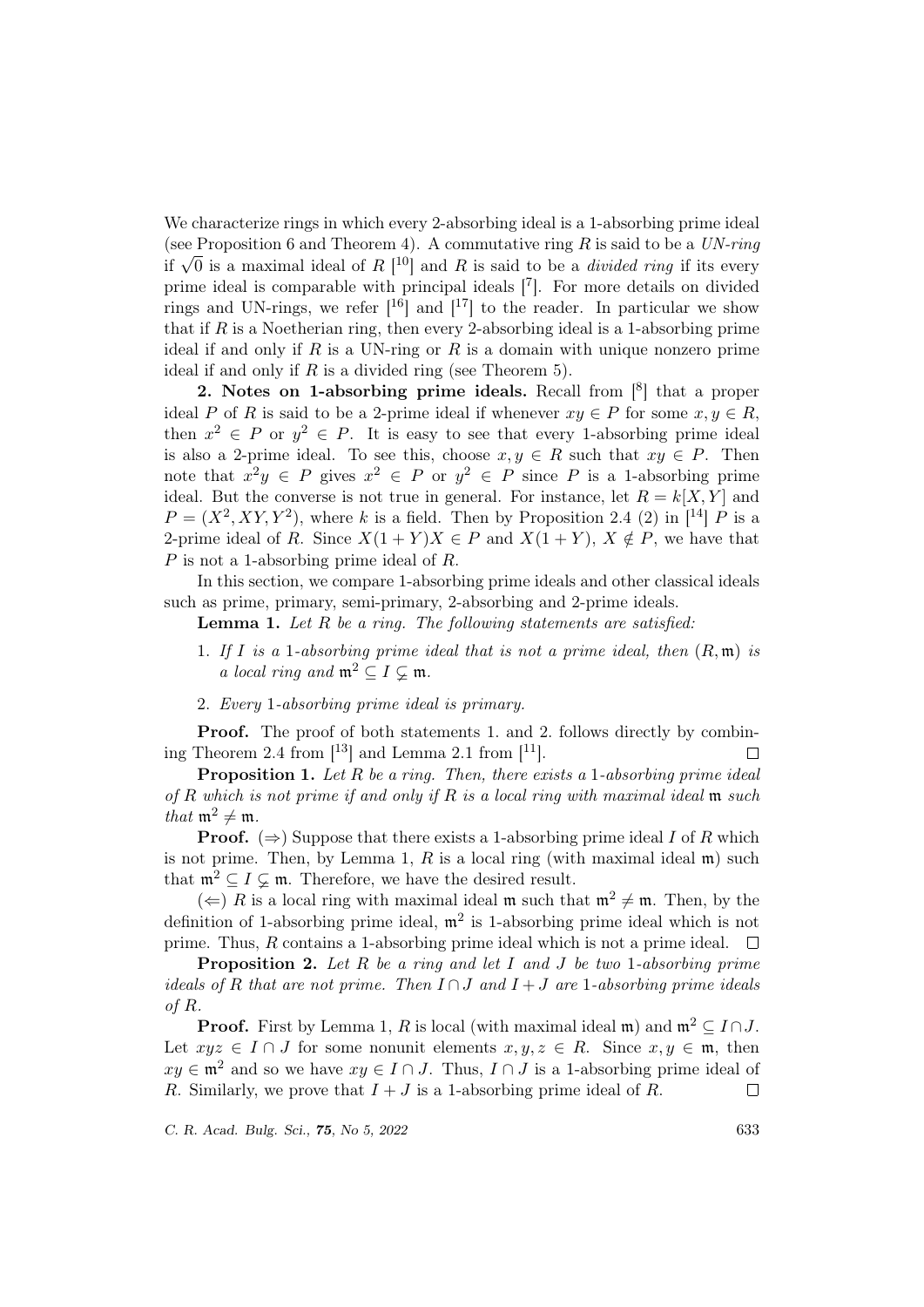**Theorem 1.** Let R be a ring. Then, (0) is a 1-absorbing prime ideal of R if and only if R is a domain or  $(R, \mathfrak{m})$  is a local ring such that  $\mathfrak{m}^2 = (0)$ .

**Proof.** ( $\Rightarrow$ ) Suppose that (0) is a 1-absorbing prime ideal of R and R is not a domain. Then,  $(0)$  is a 1-absorbing prime ideal of R that is not a prime. Hence, by Lemma 1, R is a local ring with a maximal ideal m such that  $m^2 \subseteq (0)$ . Thus,  $(R, \mathfrak{m})$  is a local ring such that  $\mathfrak{m}^2 = (0)$ .

 $(\Leftarrow)$  Clear.

 $\Box$ 

In  $[13]$ , the authors give a partial characterization of rings in which every nonzero proper ideal is 1-absorbing prime  $([13]$ , Theorem 1.6). Now, in the following theorem, we give a complete characterization of this class of rings.

**Theorem 2.** Let R be a ring. The following are equivalent:

- 1. Every nonzero proper ideal of R is 1-absorbing prime.
- 2.  $R \cong k_1 \times k_2$ , where  $k_1$  and  $k_2$  are fields or R is a local ring with maximal ideal  $\mathfrak{m} = \sqrt{0} \neq (0)$  such that  $\mathfrak{m}^2 \subseteq (x)$  for every nonzero  $x \in \mathfrak{m}$ .

**Proof.** (1)  $\Rightarrow$  (2) Suppose that R is non-local. Then R has at least two maximal ideals. Let  $m_1$  and  $m_2$  be two distinct maximal ideals of R. Assume that  $m_1 \cap m_2 \neq (0)$ . Then by using [<sup>13</sup>], Theorem 2.4 and our hypothesis, we conclude that  $\mathfrak{m}_1 \cap \mathfrak{m}_2$  is prime ideal of R. Thus  $\mathfrak{m}_1 = \mathfrak{m}_2$ , a contradiction. So  $\mathfrak{m}_1 \cap \mathfrak{m}_2 = (0)$ , and then  $R \cong R/\mathfrak{m}_1 \times R/\mathfrak{m}_2$ . Consequently, R is isomorphic to a product of two fields. Now, suppose that  $R$  is local with maximal ideal  $m$ . Then, by our hypothesis every nonzero proper ideal of R is 2-absorbing. So, by  $[5]$ , Theorem 3.4 we get the desired result.

 $(2) \Rightarrow (1)$  If  $R \cong k_1 \times k_2$ , where  $k_1$  and  $k_2$  are fields, it clear that every nonzero proper ideal of R is prime and so is 1-absorbing prime. Now, suppose that R is a local ring with maximal ideal  $\mathfrak{m} = \sqrt{0} \neq (0)$  such that  $\mathfrak{m}^2 \subseteq (x)$  for every nonzero  $x \in \mathfrak{m}$ . Let I be a nonzero proper ideal of R. Then, there exists  $x \in I$  such that  $x \in \mathfrak{m} \setminus \{0\}$ . Thus,  $\mathfrak{m}^2 \subseteq (x) \subseteq I$ . Now, let  $abc \in I$  for some nonunit elements  $a, b, c \in R$ . Then,  $ab \in I$  since  $ab \in \mathfrak{m}^2 \subseteq I$ , and so I is 1-absorbing prime of R. Thus, we conclude that every nonzero proper ideal of R is 1-absorbing prime.  $\Box$ 

Recall that a ring  $R$  is said to be a von Neumann regular ring if for each  $a \in R$  there exists  $x \in R$  such that  $a = a^2 x$  [<sup>18</sup>]. Note that by [<sup>3</sup>] R is a von Neumann regular ring if and only if  $I = \sqrt{I}$  for every ideal I of R, or equivalently  $R/I$  is a reduced ring.

Proposition 3. Let R be a von Neumann regular ring and I be an ideal of R. Then the following statements are equivalent:

- 1. I is a 1-absorbing prime ideal of R.
- 2. I is a (semi)-primary ideal of R.
- 3. I is a prime ideal of R.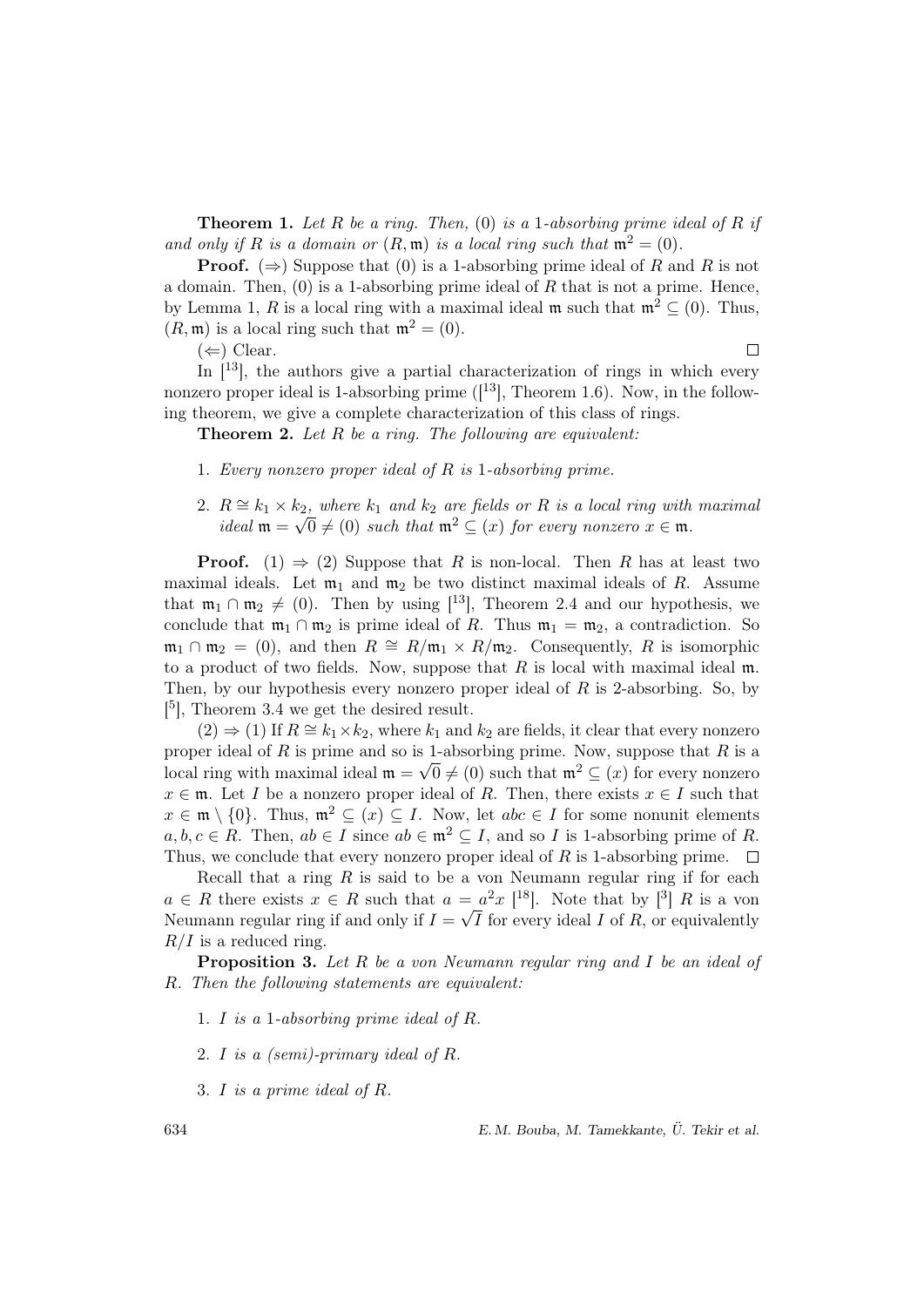**Proof.** (1)  $\Rightarrow$  (2) Follows from Lemma 1.

 $(2) \Rightarrow (3)$  Since R is a von Neumann regular ring, then  $I =$ √ I (by Theorem 3.1, p. 5  $[3]$ , and so I is a prime ideal of R.

 $(3) \Rightarrow (1)$  Clear.

 $\Box$ 

 $\Box$ 

**Proposition 4.** Let  $(R, \mathfrak{m})$  be a local Noetherian ring. Then every 1-absorbing prime ideal of  $R$  is prime if and only if  $R$  is a field.

**Proof.** ( $\Rightarrow$ ) Since R is a local ring with a maximal ideal m, then it is easy to see that  $\mathfrak{m}^2$  is a 1-absorbing prime ideal of R. Hence, by hypothesis  $\mathfrak{m}^2$  is a prime ideal of R, and so  $\mathfrak{m}^2 = \mathfrak{m}$ . So, by applying Nakayama's Lemma we conclude that  $\mathfrak{m} = (0)$ . Thus, R is a field.

 $(\Leftarrow)$  Clear.

**Remark 1.** Consider the ring  $R := \mathbb{Z}/4\mathbb{Z}$ . Then, R is a local Noetherian ring over which the zero ideal  $P = \overline{0}$  is a 1-absorbing prime ideal which is not prime.

**Proposition 5.** Let  $R$  be a Noetherian ring. Then, the following statements are equivalent:

- 1. Every semi-primary ideal is 1-absorbing prime.
- 2. Every primary ideal is 1-absorbing prime.
- 3. R is a von Neumann regular ring or  $(R, \mathfrak{m})$  is a local ring with  $\mathfrak{m}^2 = 0$ .

**Proof.** (1)  $\Rightarrow$  (2) Is trivial.

 $(2) \Rightarrow (3)$  Suppose that R is a non-local ring. Then, by [<sup>13</sup>], Theorem 2.4 every primary ideal of R is prime. Thus, by  $[1]$ , Theorem 3.1 R is a Noetherian von Neumann regular ring. Now, suppose that  $R$  is a local ring with maximal ideal  $m$ . Since  $m<sup>3</sup>$  is a primary ideal of R, then it is 1-absorbing prime. Hence  $\mathfrak{m}^3 = \mathfrak{m}^2$ , and so by Nakayama's Lemma we conclude that  $\mathfrak{m}^2 = (0)$ . Thus, R is a local ring with maximal ideal  $\mathfrak{m} = \sqrt{0}$  such that  $\mathfrak{m}^2 = 0$ .

 $(3) \Rightarrow (1)$  The result follows directly from Proposition 3 and [11], Proposition 4.5.  $\Box$ 

**Theorem 3.** Let  $R$  be a ring. Then, the following statements are equivalent:

- 1. Every semi-primary ideal is 1-absorbing prime.
- 2. R is a von Neumann regular ring or  $(R, \mathfrak{m})$  is a local ring with  $\mathfrak{m}^2 = 0$ .

**Proof.** (1)  $\Rightarrow$  (2) Suppose that R is a non-local ring. Then, by [<sup>13</sup>], Theorem 2.4 every semi-primary ideal of  $R$  is prime, and so every primary ideal of  $R$ is prime. Hence, R is a von Neumann regular ring (by  $[1]$ , Theorem 3.1). Now, suppose that R is a local ring with maximal ideal  $\mathfrak{m}$ . Then by using [1], Theorem suppose that *R* is a local ring with maximal ideal in. Then by using  $[$  |, Theorem 2.3 *R* has at most two prime ideals which are  $\sqrt{0}$  and **m**. So, let  $x \in \mathfrak{m}$ . Then, 2.5 R has at most two prime ideals which are  $\sqrt{v}$  and m. So, let  $x \in \mathfrak{m}$ . Then,  $\sqrt{x}$  =  $\mathfrak{m}$  or  $\sqrt{x}$  =  $\sqrt{0}$ , and so  $(x)$  is a semi-primary ideal of R. Hence, by using our hypothesis the ideal  $(x)$  is a 1-absorbing prime. Thus, every principal

C. R. Acad. Bulg. Sci., **75**, No 5, 2022 635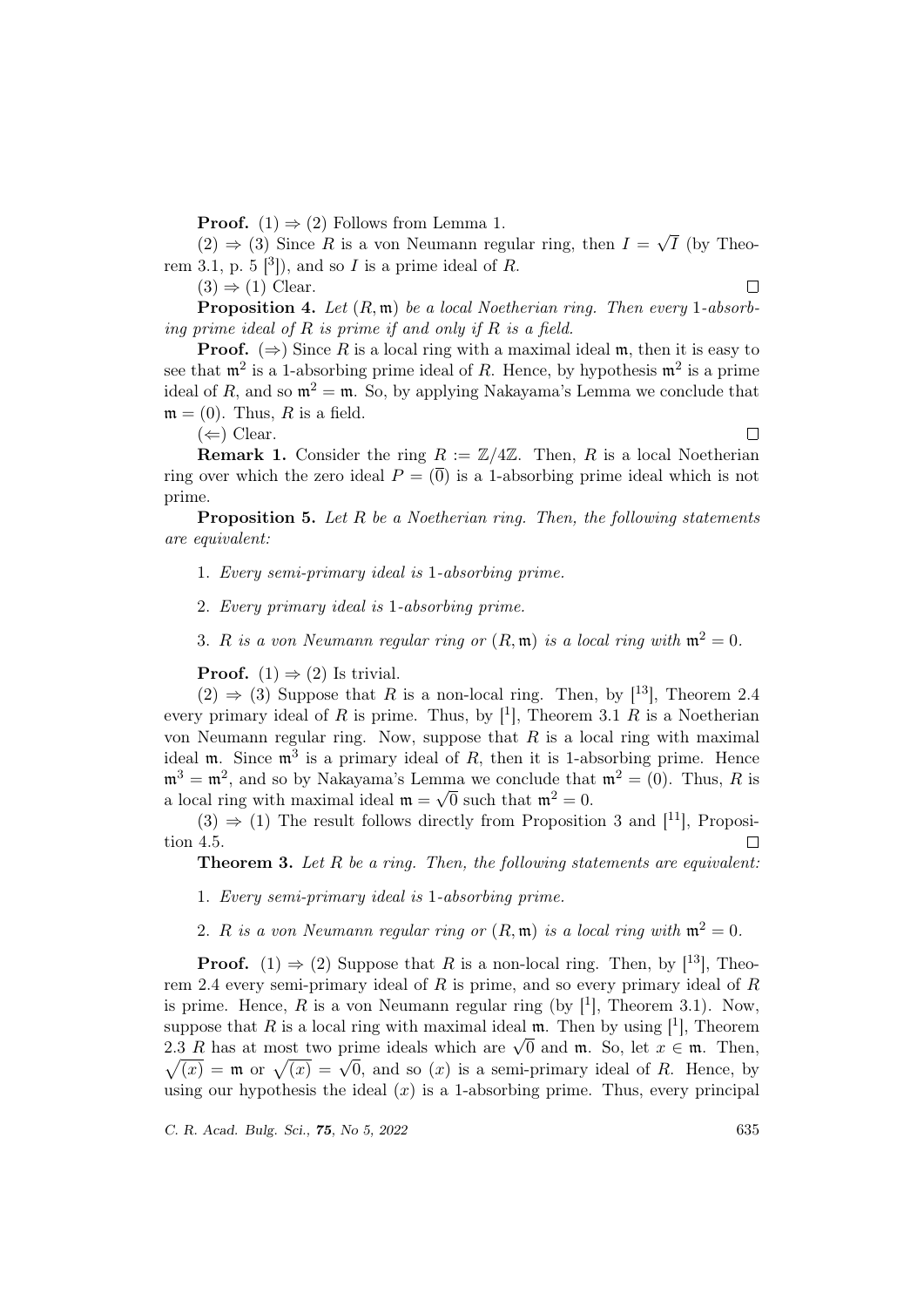proper ideal is 1-absorbing prime. Hence, by  $[11]$ , Proposition 4.5, R is a local ring with maximal ideal m and  $m^2 = (0)$ .

 $(2) \Rightarrow (1)$  The result follows directly from Proposition 3 and [11], Proposition 4.5.  $\Box$ 

**Corollary 1.** Let  $(R, \mathfrak{m})$  be a local ring. Then every semi-primary ideal of R is 1-absorbing prime if and only if  $\mathfrak{m}^2 = (0)$ .

**Proof.** (⇒) Since  $(R, \mathfrak{m})$  is a local ring, then  $R \cong R_{\mathfrak{m}}$ . Then, by Theorem 3 and  $\lbrack$ <sup>3</sup>, Theorem 3.1, p. 5, we conclude that R is a field or  $\mathfrak{m}^2 = 0$ . Thus,  $\mathfrak{m}^2 = (0)$ .

 $(\Leftarrow)$  This follows from Theorem 3.

**Corollary 2.** Let R be a reduced ring. Then every semi-primary ideal of R is 1-absorbing prime if and only if  $R$  is a von Neumann regular ring.

Recall from [<sup>4</sup>] that a proper ideal *I* of *R* is said to be a 2-*absorbing primary ideal* if whenever  $abc \in I$  for some  $a, b, c \in R$ , then  $ab \in I$  or  $ac \in \sqrt{I}$  or  $bc \in \sqrt{I}$ .

Proposition 6. Let R be a ring. Then, the following statements are equivalent:

- 1. Every 2-absorbing primary ideal is 1-absorbing prime.
- 2.  $(R, \mathfrak{m})$  is a local ring and every semi-primary ideal is 1-absorbing prime.
- 3.  $(R, \mathfrak{m})$  is a local ring with  $\mathfrak{m}^2 = 0$ .

**Proof.** (1)  $\Rightarrow$  (2) Let P and Q be two prime ideals of R. Since  $P \cap Q$ is 2-absorbing (primary) ideal, we get that  $\sqrt{P \cap Q} = P \cap Q$  is prime (by [<sup>13</sup>], Theorem 2.3), and so  $P \subseteq Q$  or  $Q \subseteq P$ . Thus, prime ideals of R are comparable, as desired. Accordingly,  $R$  is local. On the other hand, every semi-primary ideal of  $R$  is 1-absorbing prime, since every semi primary ideal is 2-absorbing primary (see  $[4]$ , Theorem 2.8).

 $(2) \Rightarrow (3)$  Follows from Corollary 1.

 $(3) \Rightarrow (1)$  This follows from [<sup>11</sup>], Proposition 4.5.  $\Box$ 

**Theorem 4.** Let R be a ring. Then, every 2-absorbing ideal of R is 1absorbing prime if and only if the two following conditions hold:

- 1. Prime ideals of R are comparable; in particular, R is local with maximal ideal m; and
- 2. If P is a minimal prime over a 2-absorbing ideal I, then  $P = I$  or  $P = \mathfrak{m}$ .

**Proof.** ( $\Rightarrow$ ) 1. Let P and Q be two prime ideals of R. Since  $P \cap Q$  is **Proof.** ( $\Rightarrow$ ) 1. Let P and Q be two prime ideals of R. since  $P \cap Q$  is  $P \cap Q$  is prime (by [<sup>13</sup>], Theorem 2.3), and so  $P \subseteq Q$  or  $Q \subseteq P$ . Thus, prime ideals of R are comparable, as desired. Accordingly, R is local with maximal ideal m.

2. Let  $P$  be a minimal prime over a 2-absorbing ideal  $I$ . If  $I$  is prime, then  $P = I$ . If I is not prime ideal of R, then by Lemma 1 we have  $\mathfrak{m}^2 \subseteq I \subseteq P$ . Consequently,  $P = \mathfrak{m}$ .

636 E. M. Bouba, M. Tamekkante, U. Tekir et al. ¨

 $\Box$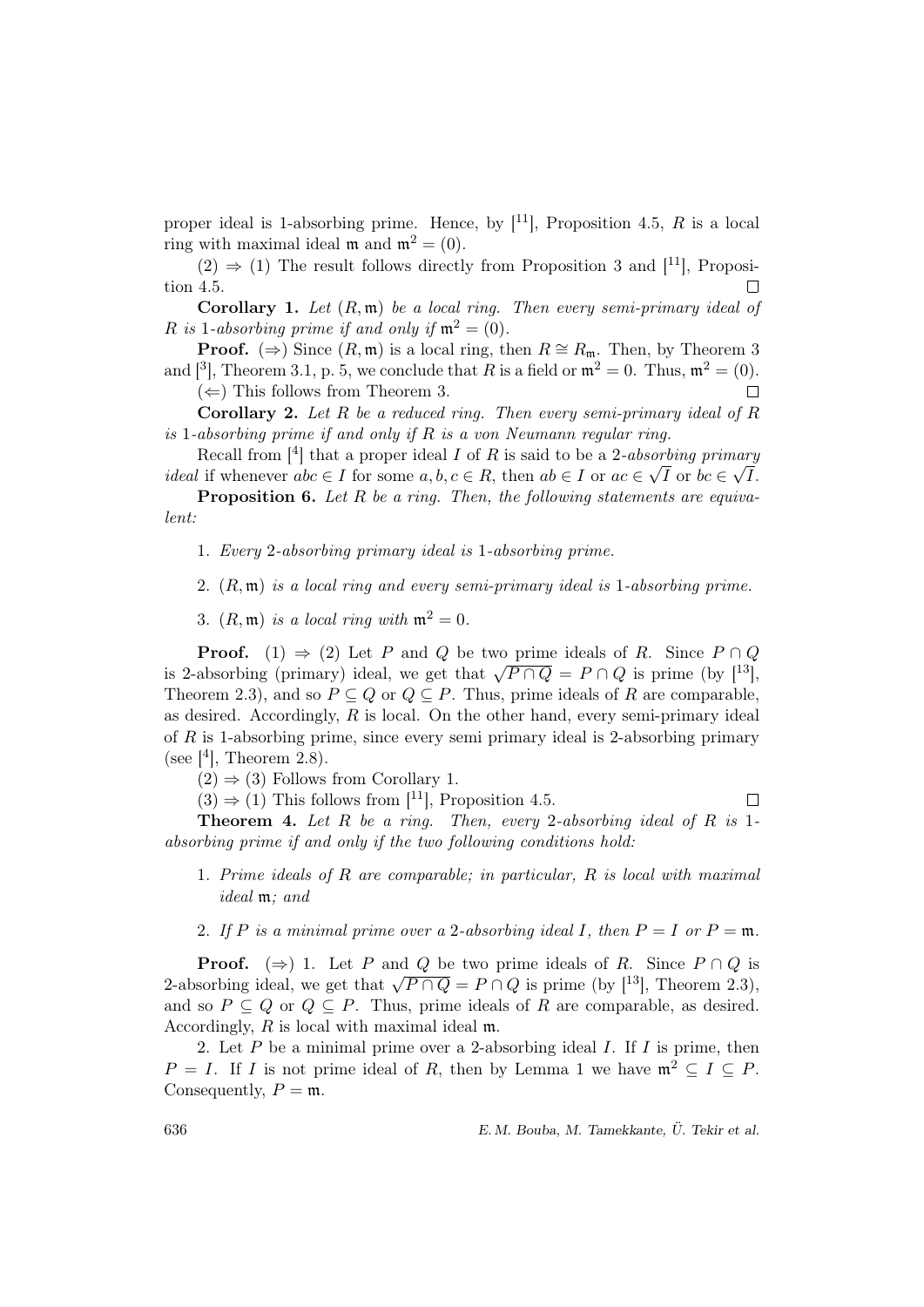$(\Rightarrow)$  Let I be a 2-absorbing ideal of R. Since the prime ideals of R are comparable, we have  $P^2 \subseteq I \subseteq P$ , where P is a minimal prime over a 2-absorbing ideal I (by  $\lbrack \cdot \rbrack^5$ ), Theorem 2.4). If  $P = I$ , we are done. If  $P = \mathfrak{m}$ , then it easy to prove that I is 1-absorbing prime since  $\mathfrak{m}^2 \subseteq I$  and all nonunit elements of R are contained in m.  $\Box$ 

**Theorem 5.** Let  $R$  be a Noetherian ring. Then, the following statements are equivalent:

- 1. Every 2-absorbing ideal of R is 1-absorbing prime.
- 2. R is UN-ring or R is a domain with unique nonzero prime ideal.
- 3. R is a divided ring.

**Proof.** (1)  $\Rightarrow$  (2) By Theorem 4, R is local with maximal ideal m. Suppose that R is not a UN-ring and let P be a non-maximal prime ideal of R. By using  $[9]$ , Lemma 2.2, Pm is a 2-absorbing ideal of R, and so is 1-absorbing prime ideal. If Pm is not prime ideal, then by Lemma 1 we have  $\mathfrak{m}^2 \subseteq P\mathfrak{m}$ , and so  $P = \mathfrak{m}$ , a contradiction. Hence, P $\mathfrak{m}$  is prime ideal of R, and so  $P \mathfrak{m} = P$ . Since R is Noetherian, by Nakayama's Lemma, we get  $P = (0)$ . Thus, R is a domain and m is the unique nonzero prime ideal of R.

 $(2) \Rightarrow (3)$  First, note that in both cases R is local with maximal ideal m. If R is a  $UN$ -ring, then R has exactly one prime ideal which is  $m$ , and so R is a divided ring. Now suppose  $R$  is a domain with unique nonzero prime ideal. Then,  $R$  has exactly two prime ideals which are  $(0)$  and  $\mathfrak{m}$ . Clearly,  $(0)$  and  $\mathfrak{m}$  are comparable with any other principal ideal of  $R$ . Consequently,  $R$  is a divided ring.

 $(3) \Rightarrow (1)$  Suppose that R is a divided ring (R is local with maximal ideal m) (3)  $\Rightarrow$  (1) suppose that *R* is a divided ring (*R* is local with maximal ideal m) and let *I* be a 2-absorbing ideal of *R*. Then, by [<sup>5</sup>], Theorem 2.4,  $\sqrt{I} = P$  is a prime ideal of R such that  $P^2 \subseteq I$ . By using [<sup>13</sup>], Theorem 2.15,  $P^2$  is a 1-absorbing prime ideal of R. If  $P^2$  is not a prime ideal of R, then  $\mathfrak{m}^2 = P^2 \subseteq I$ , and so I is a 1-absorbing prime of R. Otherwise,  $P^2$  is a prime ideal of R, and so  $P^2 = P$ . Since R is Noetherian, P is finitely genetared. Then, by  $[19]$ , Theorem 1.8.22, P is a principal and generated by an idempotent element. Thus,  $P = (0)$ , and then  $I = P = (0)$  is a (1-absorbing) prime ideal R.  $\Box$ 

A ring R is said to be a 2-P ring if its every 2-prime ideal is prime  $[9]$ . We know that every 1-absorbing prime ideal is a 2-prime ideal and the converse is not true. Now, we investigate rings over which every 2-prime ideal is a 1-absorbing prime ideal.

**Theorem 6.** Let R be a Noetherian ring. If every 2-prime ideal of R is 1-absorbing prime ideal, then one of the following holds:

- 1. R is 2-P ring.
- 2. R is UN-ring.

C. R. Acad. Bulg. Sci., **75**, No 5, 2022 637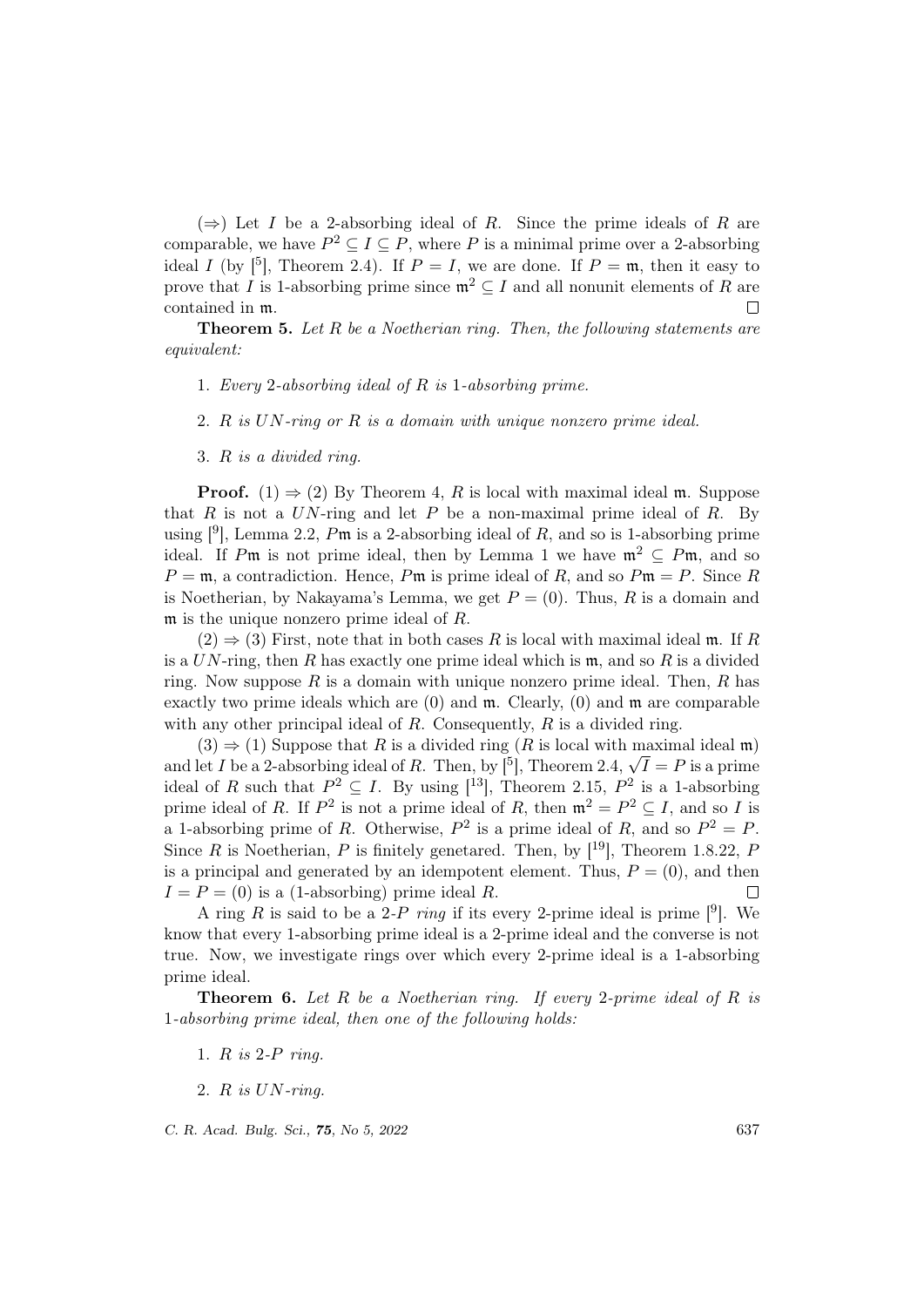#### 3. R is a domain with unique nonzero prime ideal.

**Proof.** If R is non-local ring, then by using  $[13]$ , Theorem 2.3 and our hypothesis every 2-prime ideal of  $R$  is prime ideal. Thus,  $R$  is 2- $P$  ring. Now suppose that R is a local (with maximal ideal  $\mathfrak{m}$ ) but not a UN-ring. Let P be a non-maximal prime ideal of R. Then, Pm is a 1-absorbing prime ideal of R. since  $P\mathfrak{m}$  is a 2-prime ideal (by  $[14]$ , Lemma 3.2). If  $P\mathfrak{m}$  is not prime ideal, then by Lemma 1 we have  $\mathfrak{m}^2 \subseteq P\mathfrak{m}$ , and so  $P = \mathfrak{m}$ , a contradiction. Hence, P $\mathfrak{m}$  is prime ideal of R, and so  $Pm = P$ . Since R is Noetherian, by Nakayama's Lemma, we get  $P = (0)$ . Thus, R is a domain and  $\mathfrak{m}$  is the unique nonzero prime ideal of R.  $\Box$ 

### REFERENCES

- [<sup>1</sup>] ALMAHDI F., M. TAMEKKANTE, A. MAMOUNI (2020) Rings over which every semiprimary ideal is 1-absorbing primary, Commun. Algebra, 48(9), 3838–3845.
- $[$ <sup>2</sup>] ANDERSON D.D., E. SMITH  $(2003)$  Weakly prime ideals, Houston J. Math.,  $29(4)$ , 831–840.
- [<sup>3</sup>] ANDERSON D. F., D. E. DOBBS (1995) Zero-Dimensional Commutative Rings, Lecture Notes in Pure and Applied Mathematics, 171, CRC Press, 400 pp.
- $[$ <sup>4</sup>] BADAWI A., U. TEKIR, E. YETKIN (2014) On 2-absorbing primary ideals in commutative rings, Bull. Korean Math. Soc., 51(4), 1163–1173.
- [<sup>5</sup>] BADAWI A. (2007) On 2-absorbing ideals of commutative rings, Bull. Austral. Math. Soc., 75(3), 417–429.
- $[6]$  BADAWI A., E. YETKIN (2020) On 1-absorbing primary ideals of commutative rings, J. Algebra Appl., 19(06), 2050111.
- [ $7$ ] BADAWI A. (1999) On divided commutative rings, Commun. Algebra,  $27(3)$ , 1465– 1474.
- $[8]$  BEDDANI C., W. MESSIRDI (2016) 2-prime ideals and their applications, J. Algebra Appl., 15(03), 1650051.
- $[$ <sup>9</sup>] BENNIS D., B. FAHID (2018) Rings in which every 2-absorbing ideal is prime, Beitr. Algebra Geom., 59(2), 391–396.
- $[$ <sup>10</sup>] CĂLUGĂREANU G.  $(2016)$  UN-rings, J. Algebra Appl., 15 $(10)$ , 1650182.
- [ <sup>11</sup>] El Khalfi A., M. Issoual, N. Mahdou, A. Reinhart (2021) Commutative rings with one-absorbing factorization, Commun. Algebra, 49(6), 2689–2703.
- [<sup>12</sup>] GILMER R. W. (1962) Rings in which semi-primary ideals are primary, Pac. J. Math., 12(4), 1273–1276.
- [<sup>13</sup>] YASSINE A., M. J. NIKMEHR, R. NIKANDISH (2021) On 1-absorbing prime ideals of commutative rings, J. Algebra Appl., 20(10), 2150175.
- [ <sup>14</sup>] Nikandish R., M. J. Nikmehr, A. Yassine (2020) More on the 2-prime ideals of commutative rings, Bull. Korean Math. Soc., 57(1), 117–126.
- $[$ <sup>15</sup>] REDMOND S. P. (2003) An ideal-based zero-divisor graph of a commutative ring, Commun. Algebra, 31(9), 4425–4443.
- $[$ <sup>16</sup>] TEKIR Ü., S. KOÇ, K.H. ORAL  $(2017)$  *n*-ideals of commutative rings, Filomat, 31(10), 2933–2941.